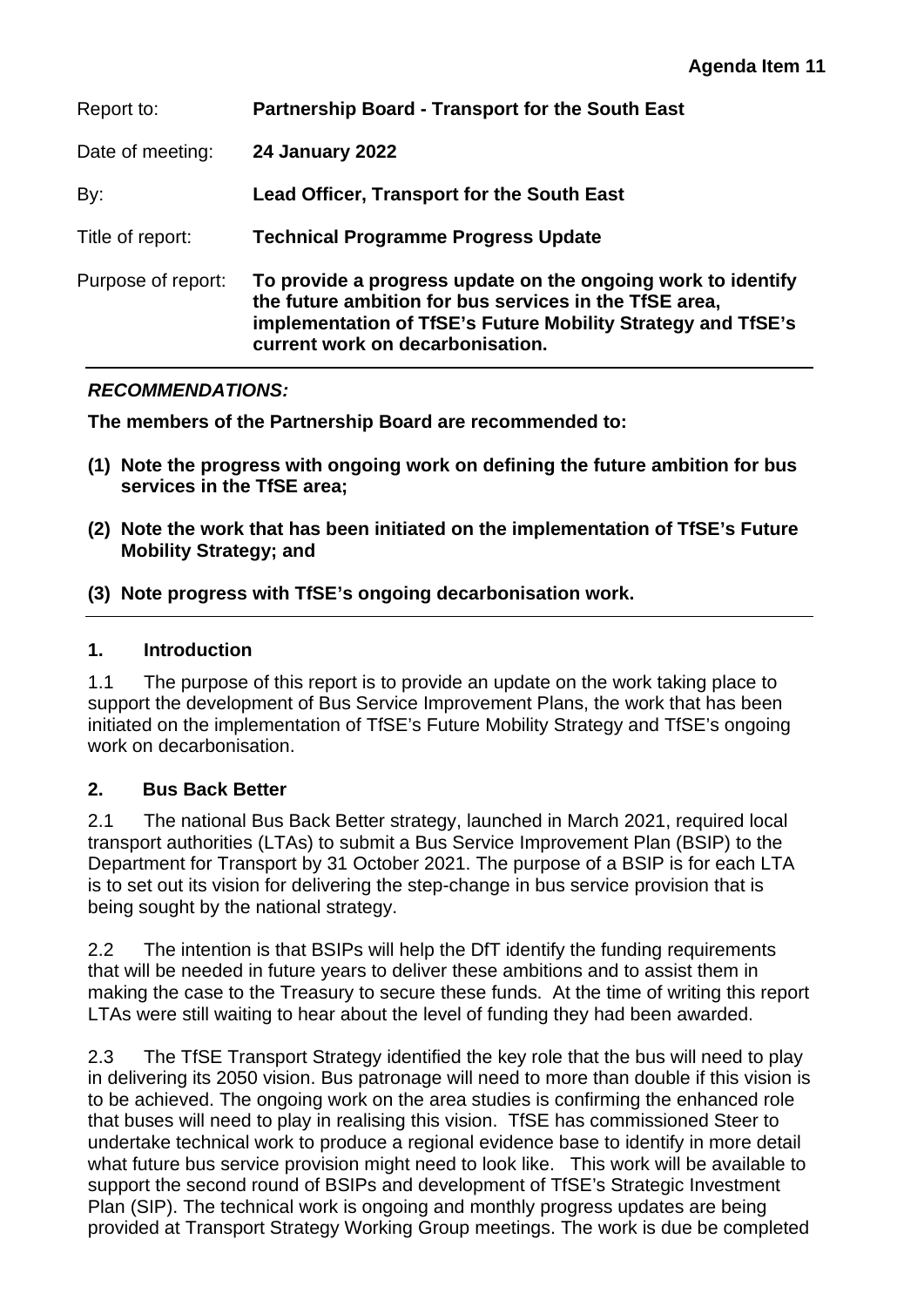by the next Partnership Board meeting on 21 March 2022 when the outcomes from it will be reported.

2.4 Further work is being planned to support LTAs with the implementation of their BSIPs and development of their Enhanced Partnership's with bus operators, as part of the additional in year funding that has been identified by the DfT for STBs. The scope of the work that is going to be taken forward using this funding is set out in agenda item 8.

# **3. Future Mobility Strategy Implementation**

3.1 In July 2021, the Partnership Board agreed the TfSE future mobility strategy and action plan. WSP, who developed the strategy, are in the process of being commissioned to commence work on a number of the elements of the action plan. In the longer term, funding is being sought through TfSE's Comprehensive Spending Review bid to appoint a member of staff to lead on this work.

3.2 The further work that is to be undertaken during the remainder of this financial year will include:

- undertaking workshops with local authorities to present the future mobility strategy and identify their roles, responsibilities and potential actions;
- holding further meetings of the future mobility forum to guide the implementation of the action plan;
- identifying potential locations and partners for further piloting of future mobility interventions;
- scoping the possible development of a future mobility tool that would enable local authorities to identify which future mobility interventions were most appropriate for the different types of places in their areas.

3.3 An update on the progress with this work will be given at the next Partnership Board meeting in March 2022.

## **4. Decarbonisation**

4.1 In July 2021 the Government published its Transport Decarbonisation Plan (TDP) setting out a path to net zero transport in the UK by 2050 and the principles that underpin the approach to delivering it. The strategy identifies a key role for local transport authorities in delivering place-based approaches to transport decarbonisation. The TDP also identifies a key role for STBs in supporting the Government's decarbonisation objectives "*by joining up local plans across a wider geography, to capitalise on economies of scale and ensure coherence across local authority borders*".

4.2 In June 2021 TfSE established the South East Regional Transport Decarbonisation Forum for local authority officers to share best practice, identify areas for joint working and oversee TfSE's work on decarbonisation. The forum has met three times and bi-monthly meetings have now been scheduled throughout 2022.

4.3 TfSE have commissioned Steer to undertake the technical work to identify a carbon budget for the TfSE area and pathways to achieve zero emissions for surface transport in each of the constituent authority areas as well as an assessment of the effectiveness of existing and future policies that would need to be pursued to follow the identified pathways. The work is due be completed by the next Board meeting on 21 March 2022 when the outcomes from it will be reported.

4.4 Further work is being planned on decarbonisation as part of the additional in year funding that has been identified by the DfT for STBs. The scope of the work that is going to be taken forward on decarbonisation using this funding is set out in agenda item 8.